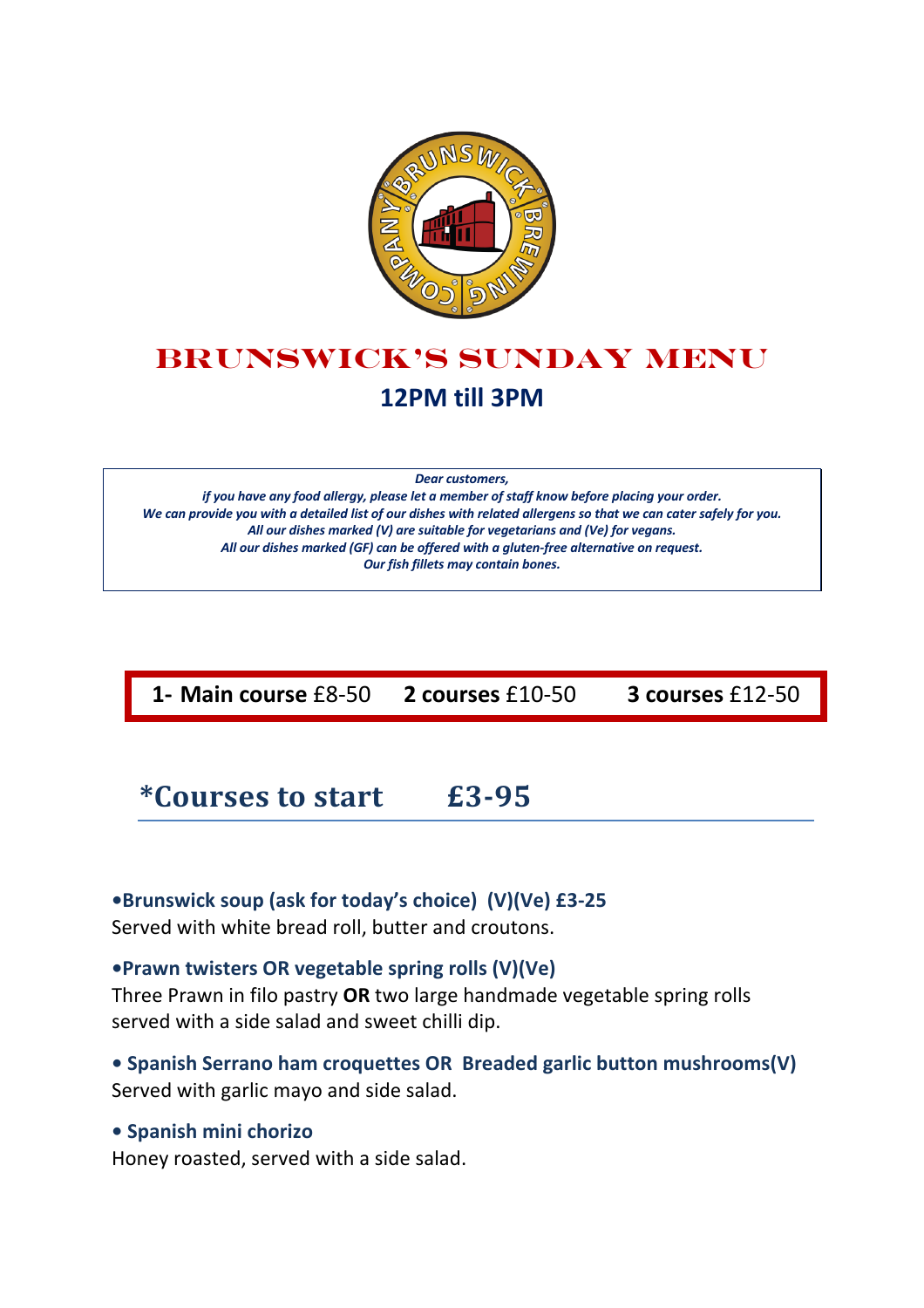## **\*Main courses to continue £8-50**

## **MEAT DISHES:**

## **ROASTs:**

Home roasted local **beef** topside OR **English chicken fillet** served with homemade gravy, Yorkshire pudding, seasonal vegetables and rosemary roasted potatoes.

**•Homemade steak & Brunswick ale OR venison & Port casserole** Served with hand-cut chips and seasonal vegetable.

#### **•Brunswick's own spicy beef chilli**

Served with a choice of basmati rice or chips, grated mature cheddar and mixed salad.

#### **•Brunswick shepherd's pie**

Served with gravy and seasonal vegetables.

### **FISH DISHES:**

#### **•Whitby whole tail scampi**

Served with garden peas, chips and homemade tartare sauce.

#### **•Seafood pie**

Cooked here with cod, smoked mackerel, salmon, mussels prawns, squids in a cream and leek sauce, topped with mash and mature cheddar. Served with mixed salad.